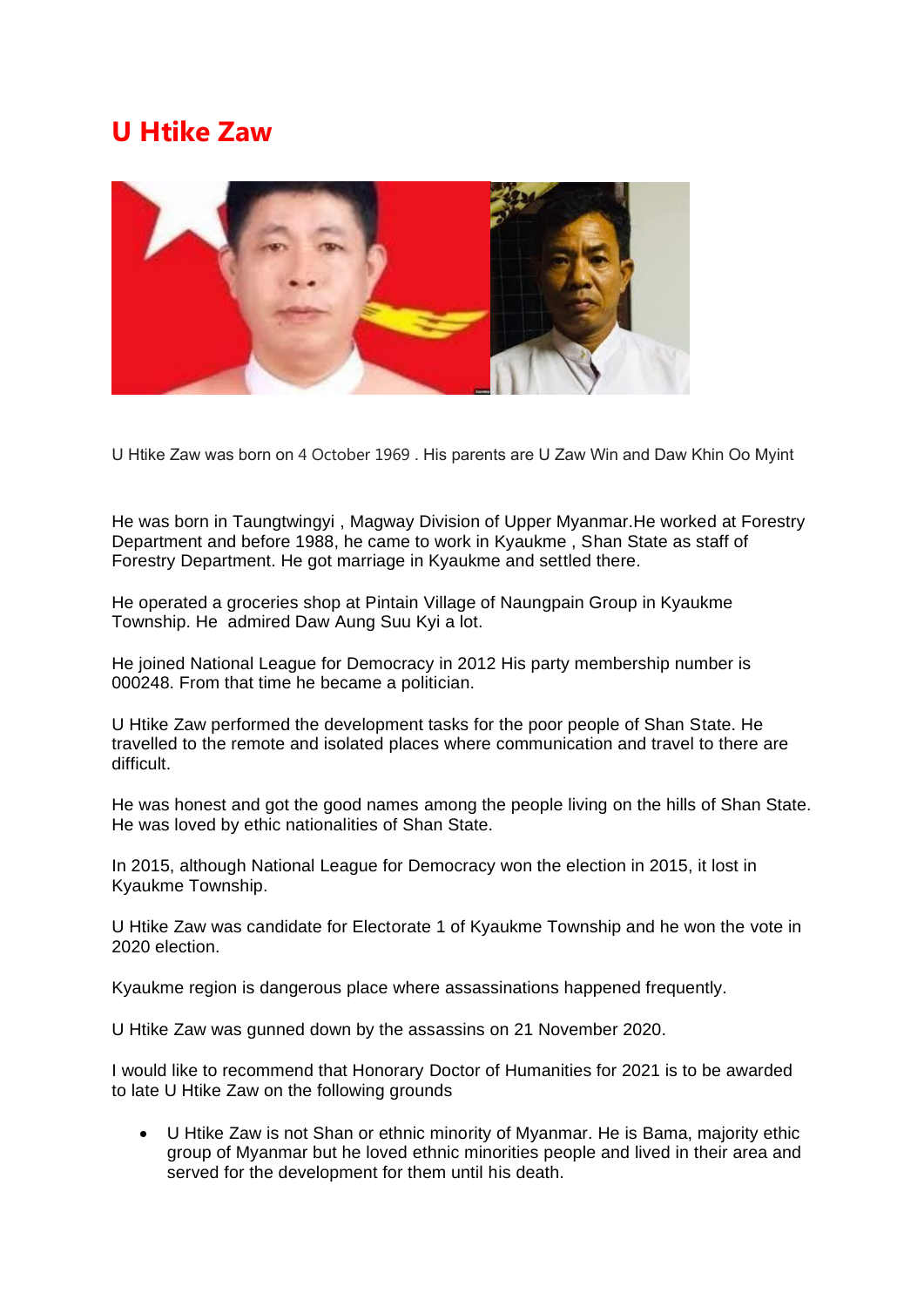- He peacefully lived and worked for his living, he did not try to pursue power and authority. Although there had been a lot of threats that can risk his life, he did not back down and until his death , he upheld his belief in humanities.
- His reason to be elected as Member of Parliament is sole for executing his ambition for the development of ethnic minorities of Shan State.
- Foreign Governments, Political parties in Myanmar, United Nations and International Communities condemn the violence and his assassination.
- By offering Honorary Doctor of Humanities for Late U Htike Zaw and the award is to be received by his youngest son Maung Thura Zaw and his wife Daw Ohmmar, St Clements University and IQY Degree College recognize and honour U Htike Zaw who lost his life for Humanities , to promote peace and harmony among ethic nationalities of Myanmar and encourage the bravery and honesty of politicians of Myanmar to truly serve for the people of Myanmar and uphold the democracy, human rights and peaceful coexistence among different ethnic nationalities and multi culturalism of Myanmar.
- By awarding Honorary Doctor of Humanities for Late U Htike Zaw, both St Clements University and IQY Degree College will continue to execute the development for the people of Shan State in the aspect of Vocational Education and Training to fulfil his wishes and to continue his humanities and development tasks in the Shan State.
- As St Clements university has already issued Honorary Doctor of Humanities to

U Nay Myo Zin (2017)

U Kyaw Thu (2019)

For 2021, U Htike Zaw was recommended by Academic Councillor Dr Kyaw Naing to be awarded Honorary Doctor of Humanities to be received by his wife (Daw Ohmmar and his youngest son Maung Thura zaw

The notification for award of Honorary Doctor of Humanities should be addressed to

Daw Ohmmar, (Wife) and Maung Thura Zaw (His youngest son)and the graduation may be arranged in Myanmar or in Singapore.

The notification can be sent through his colleagues of National League for Democracy and my wife and I will contact them

Regards,

Dr Kyaw Naing

## **Evidences**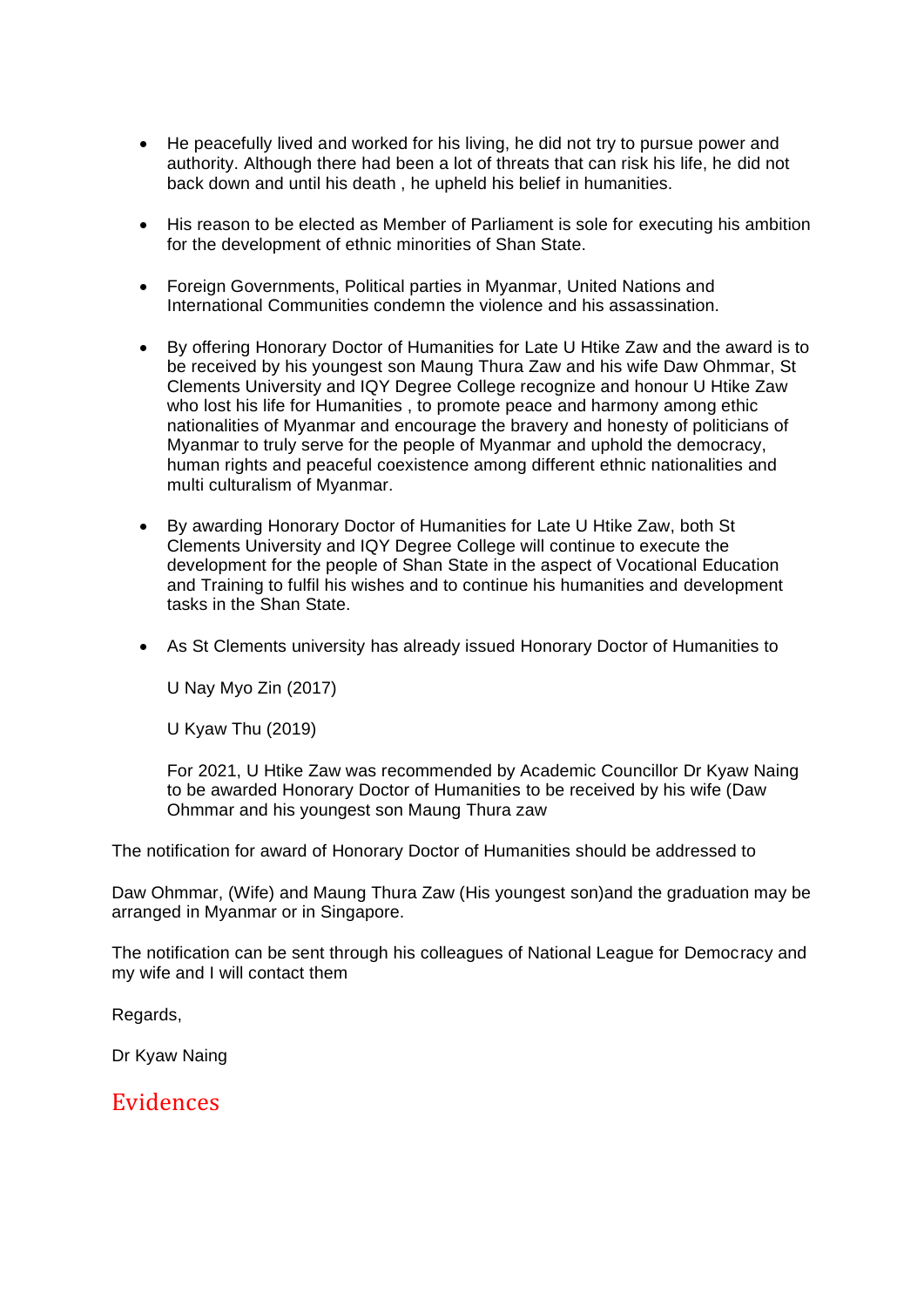

Daw Ohmmar (wife) and Maung Thura Zaw (Youngest son) at Kyaukme Hospital after assassination.

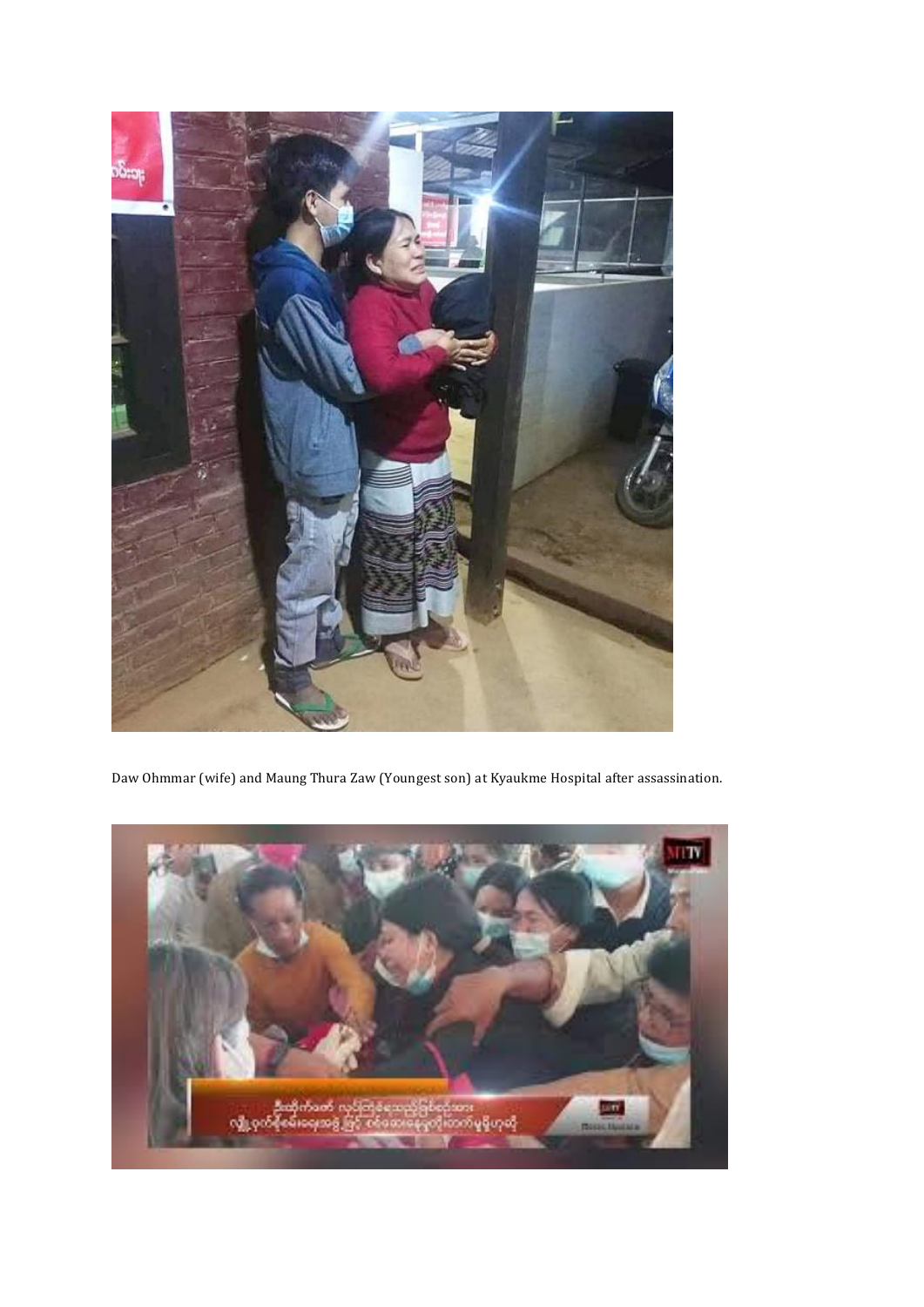## U Htike Zaw's Funeral



National League for Democracy Honour of U Htike Zaw



Myanmar people in Singapore donates the money to his family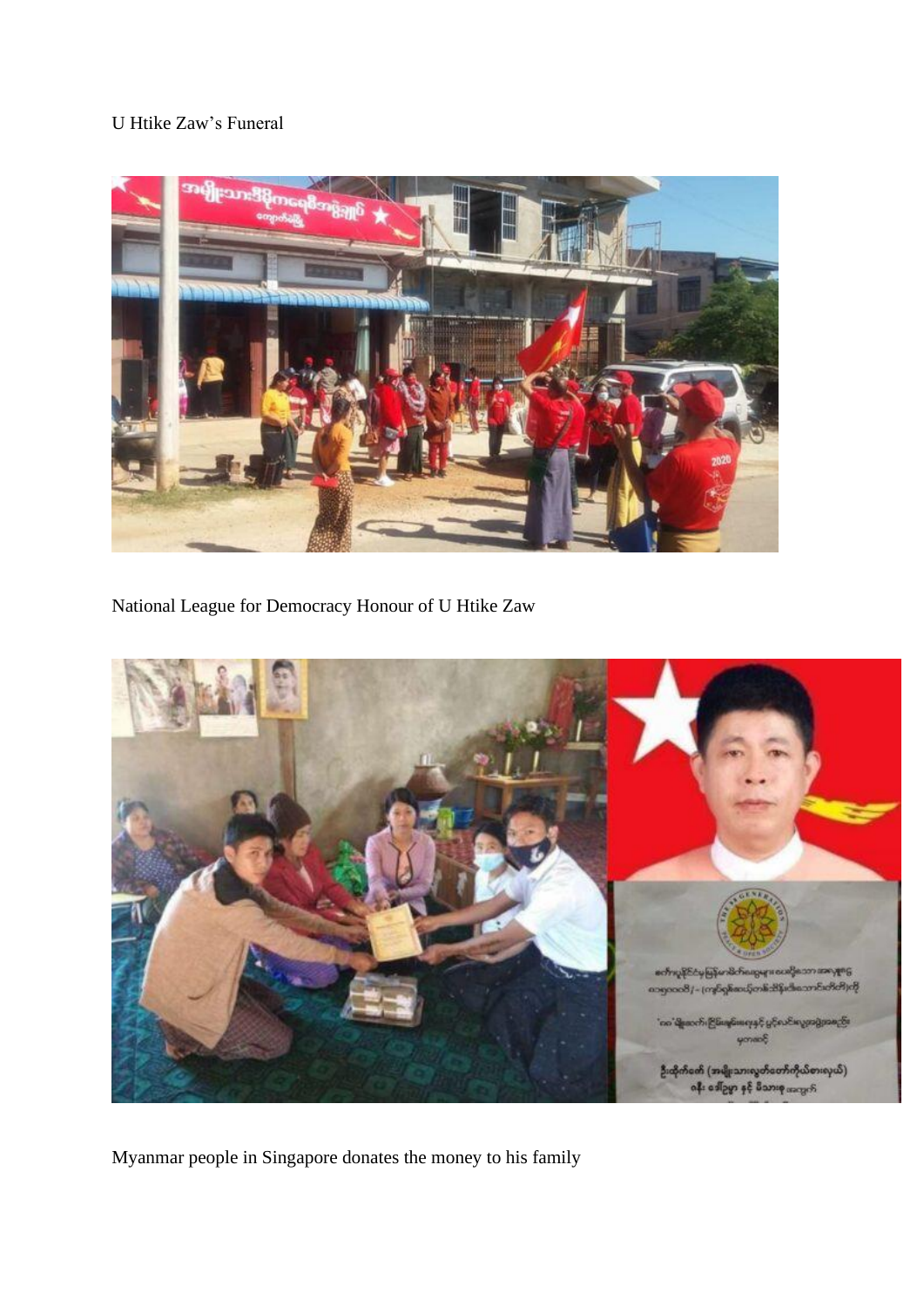

Ethnic minorities came and paid tribute to him at his funeral,